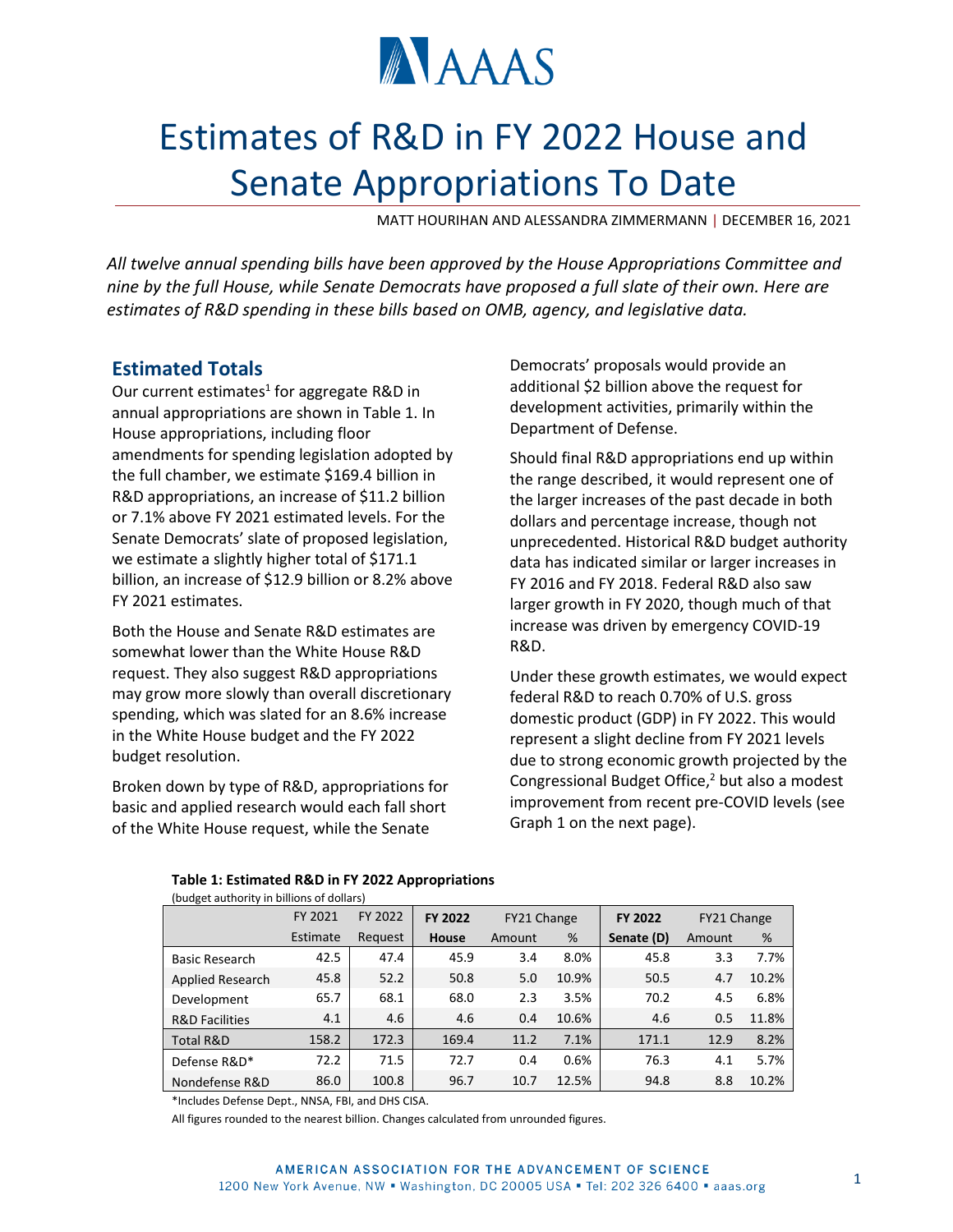

#### **Graph 1: Federal R&D Budget Authority**



\*Beginning in FY 2017 late-stage development, testing, evaluation, and support, mostly in DOD, is no longer counted as R&D. The "comparable" series adds this funding back in for illustrative purposes. Based on OMB, agency, CBO, and appropriations data. House and Senate figures are estimates. | AAAS December 2021

## **R&D Breakdowns**

As seen in Table 1, research (including both basic and applied) would receive larger increases than development in both chambers: a combined \$8.4 billion or 9.5% increase for research in the House, and a combined \$7.9 billion or 9.0% increase under the Senate Democrats' proposals. For research funding, these figures would represent, roughly, the largest non-emergency increase in inflation-adjusted dollars and as a percentage since the National Institutes of Health (NIH) doubling period.

Relatedly, the nondefense R&D growth estimates seen in Table 1 are also historically large. An increase within the higher end of the House-Senate range would likely yield the largest growth for nondefense R&D since the Space Race, again excluding emergency increases.

Table 2 below displays R&D estimates by agency, while Table 3 displays estimates of R&D by budget function, the definitions of which generally match those used by OMB and the budget committees.

| (budget authority in billions of dollars) |         |         |                |        |             |                |        |             |  |  |
|-------------------------------------------|---------|---------|----------------|--------|-------------|----------------|--------|-------------|--|--|
|                                           | FY 2021 | FY 2022 | <b>FY 2022</b> |        | FY21 Change | <b>FY 2022</b> |        | FY21 Change |  |  |
|                                           | Est.    | Request | House          | Amount | Percent     | Senate (D)     | Amount | Percent     |  |  |
| Defense                                   | 64.29   | 63.80   | 64.69          | 0.40   | 0.6%        | 68.40          | 4.11   | 6.4%        |  |  |
| <b>HHS</b>                                | 43.49   | 51.23   | 49.12          | 5.63   | 12.9%       | 47.64          | 4.14   | 9.5%        |  |  |
| Energy                                    | 19.29   | 21.44   | 20.44          | 1.15   | 5.9%        | 20.43          | 1.14   | 5.9%        |  |  |
| <b>NASA</b>                               | 13.23   | 14.57   | 14.66          | 1.44   | 10.9%       | 14.45          | 1.23   | 9.3%        |  |  |
| <b>NSF</b>                                | 6.88    | 8.17    | 7.77           | 0.89   | 12.9%       | 7.66           | 0.78   | 11.3%       |  |  |
| <b>USDA</b>                               | 2.96    | 3.61    | 3.27           | 0.31   | 10.3%       | 3.18           | 0.21   | 7.1%        |  |  |
| Commerce                                  | 2.12    | 2.78    | 2.61           | 0.49   | 23.0%       | 2.61           | 0.49   | 23.1%       |  |  |
| Interior                                  | 1.02    | 1.34    | 1.38           | 0.35   | 34.5%       | 1.28           | 0.26   | 25.3%       |  |  |
| Veterans                                  | 1.42    | 1.50    | 1.54           | 0.12   | 8.1%        | 1.50           | 0.08   | 5.5%        |  |  |
| All Others                                | 3.48    | 3.87    | 3.88           | 0.40   | 11.6%       | 3.95           | 0.47   | 13.6%       |  |  |
| <b>Total R&amp;D</b>                      | 158.19  | 172.32  | 169.35         | 11.16  | 7.1%        | 171.11         | 12.91  | 8.2%        |  |  |

## **Table 2: Estimated R&D in FY 2022 Appropriations by Agency**

\*Includes Defense Dept., NNSA, FBI, and DHS CISA

All figures rounded to the nearest million. Changes calculated from unrounded figures.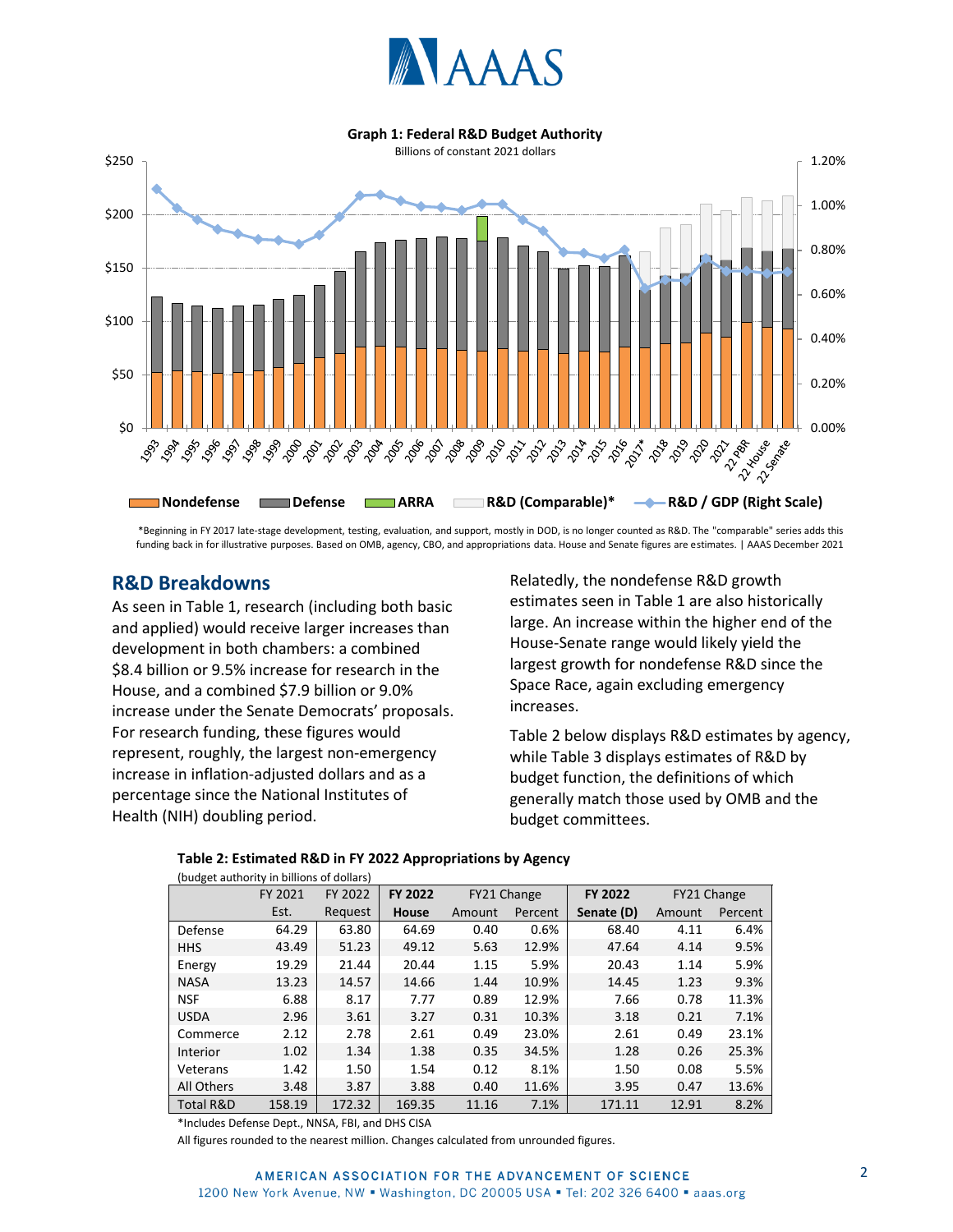

### **Table 3: R&D by Budget Function**

(budget authority in billions of dollars)

|                       | FY 2021  | FY 2022 | <b>FY 2022</b> | Change from FY21 |         | FY 2022       | Change from FY21 |         |
|-----------------------|----------|---------|----------------|------------------|---------|---------------|------------------|---------|
|                       |          |         |                |                  |         | <b>Senate</b> |                  |         |
|                       | Estimate | Request | <b>House</b>   | Amount           | Percent | (D)           | Amount           | Percent |
| Defense (050)*        | 72.2     | 71.5    | 72.7           | 0.4              | 0.6%    | 76.3          | 4.1              | 5.7%    |
| Nondefense            | 86.0     | 100.8   | 96.7           | 10.7             | 12.5%   | 94.8          | 8.8              | 10.2%   |
| Space (252)           | 12.6     | 13.8    | 13.9           | 1.3              | 10.6%   | 13.7          | 1.1              | 8.9%    |
| Health (550)          | 43.5     | 51.2    | 49.1           | 5.6              | 12.9%   | 47.6          | 4.1              | 9.5%    |
| <b>Energy (270)</b>   | 4.5      | 6.5     | 5.4            | 0.9              | 19.1%   | 5.3           | 0.8              | 16.6%   |
| General Science (251) | 13.8     | 15.4    | 14.9           | 1.1              | 8.2%    | 15.0          | 1.2              | 8.5%    |
| Environment (300)     | 2.9      | 3.8     | 3.8            | 0.9              | 29.9%   | 3.5           | 0.6              | 21.3%   |
| Agriculture (350)     | 2.7      | 3.2     | 2.9            | 0.2              | 7.6%    | 2.8           | 0.2              | 5.8%    |
| All Other             | 6.0      | 6.7     | 6.7            | 0.7              | 11.5%   | 6.8           | 0.8              | 13.9%   |
| <b>Total R&amp;D</b>  | 158.2    | 172.3   | 169.4          | 11.2             | 7.1%    | 171.1         | 12.9             | 8.2%    |

\*Includes DOD, National Nuclear Security Administration, FBI, and DHS CISA.

Numbers in parentheses are the federal government budget function codes.

All figures rounded to the nearest billion. Changes calculated from unrounded figures.

The Senate increase for defense R&D reflects higher defense spending overall proposed by Senate Democrats. The Senate bill would provide full-spectrum increases for R&D investment including a 15% increase for basic science, especially for university research instrumentation, when compared to White House- and House-backed cuts to defense basic science.

In raw dollars, health R&D would receive the largest increases among nondefense functions thanks to bicameral discretionary increases of over \$5 billion for NIH. Nearly half of these increases would be for the new Advanced Research Projects Agency-Health (ARPA-H), while the remainder is spread across other NIH institutes in rough accord with request levels. $3$ 

Energy and environment R&D also emerge as major priorities based on relative increases. On the energy technology front, appropriators in both chambers provided major increases for Department of Energy (DOE) efficiency and renewables R&D (30+%); carbon capture, utilization and storage (40+%); grid modernization and resilience R&D, and the Advanced Research Projects Agency-Energy (ARPA-E). Environmental R&D is boosted by increased appropriations for the U.S. Geological Survey (USGS), the National Oceanic and Atmospheric Administration (NOAA) research

office, and others, including in the realm of climate science (see below).

## **Spotlight Areas**

This section provides highlights in two crosscutting areas of particular interest to policymakers and the public. These focus on major line items, but are not a complete accounting of all related spending.

**STEM Education.** Key accounts are shown in Table 4 (following page). The National Science Foundation (NSF)'s Education and Human Resources (EHR) Directorate provides the largest share through its assorted fellowships, training grants and education programs. The values shown in Table 4 are adjusted for comparability to account for the consolidation of the Graduate Research Fellowship Program (GRFP) entirely within EHR in FY 2022. The directorate requested a 16% increase from FY 2021 on a comparable basis with a particular focus on programs to broaden STEM participation, but has seen varied appropriations outcomes.

The Department of Defense (DOD) requested reduced funding for two of its primary STEM education accounts, but these have also faced varying results in appropriations so far. In the context of declining funding, DOD requested a nearly \$12 million increase above FY 2021 for the SMART scholarship program.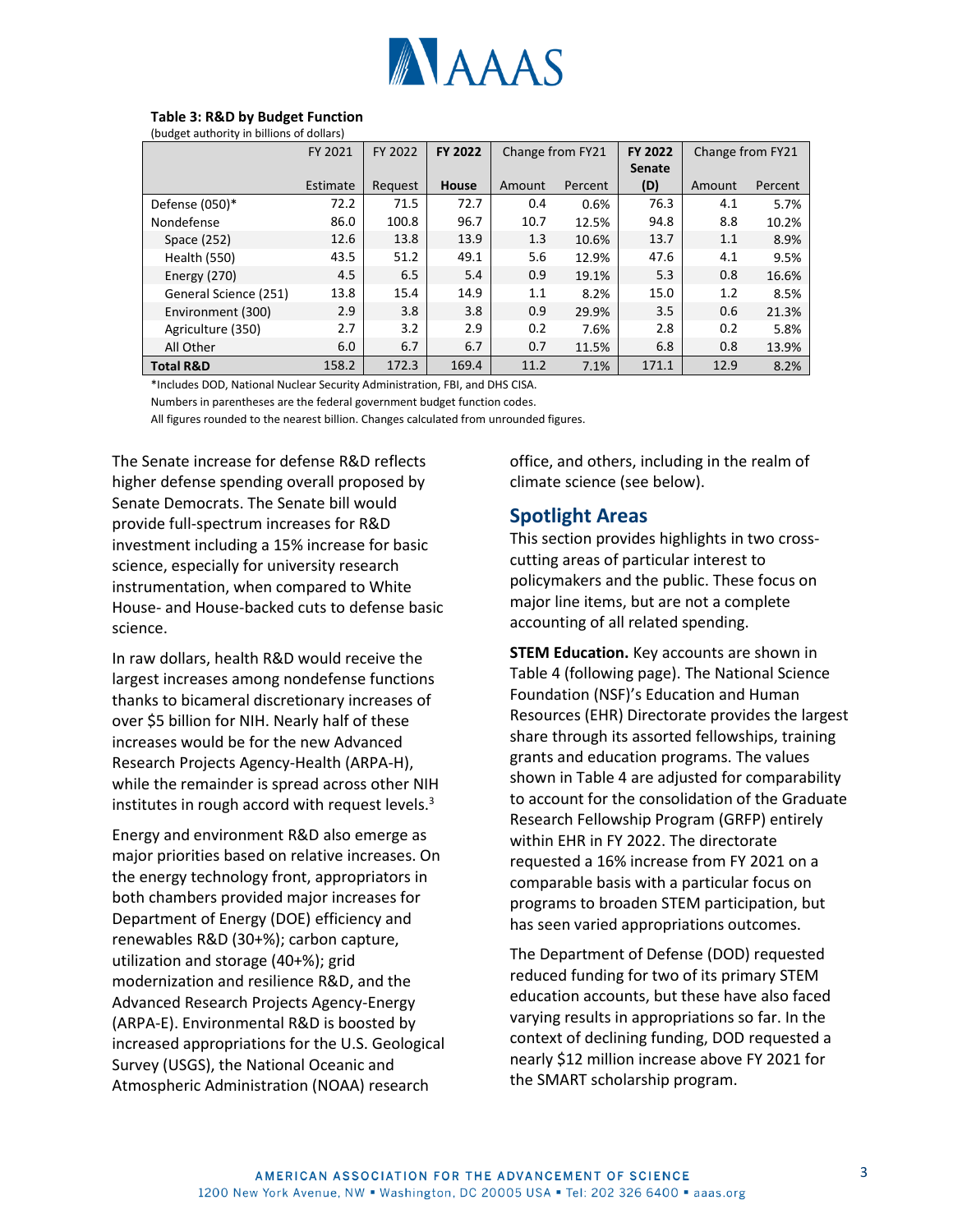

#### **Table 4: Select STEM Education Appropriations**

(budget authority in millions of dollars)

|             |                                                             | FY 2021  | FY 2022 | <b>FY 2022</b> | Change from FY21 |          | FY 2022       | Change from FY21 |          |
|-------------|-------------------------------------------------------------|----------|---------|----------------|------------------|----------|---------------|------------------|----------|
|             |                                                             | Estimate | Request | House          | Amount           | Percent  | <b>Senate</b> | Amount           | Percent  |
| <b>NSF</b>  | <b>Education and Human</b><br>Resources*                    | 1,110.3  | 1,287.3 | 1,274.3        | 164.0            | 14.8%    | 1,100.0       | $-10.3$          | $-0.9%$  |
| <b>NASA</b> | <b>STEM Engagement</b>                                      | 127.0    | 147.0   | 147.0          | 20.0             | 15.7%    | 147.0         | 20.0             | 15.7%    |
|             | Natl Defense Ed Program                                     | 137.2    | 112.2   | 116.2          | $-21.0$          | $-15.3%$ | 147.2         | 10.0             | 7.3%     |
| <b>DOD</b>  | <b>Minority Institutions</b>                                | 81.3     | 31.1    | 85.0           | 3.7              | 4.6%     | 41.1          | $-40.1$          | $-49.4%$ |
|             | Sea Grant                                                   | 88.0     | 128.8   | 99.5           | 11.6             | 13.1%    | 105.0         | 17.1             | 19.4%    |
| <b>NOAA</b> | Office of Education                                         | 33.0     | 41.1    | 41.1           | 8.1              | 24.5%    | 38.5          | 5.5              | 16.7%    |
| <b>NIFA</b> | STEM Ed Support**                                           | 63.0     | 64.1    | 73.9           | 10.9             | 17.3%    | 69.0          | 6.0              | 9.5%     |
| <b>DOE</b>  | Workforce Development for<br><b>Teachers and Scientists</b> | 29.0     | 35.0    | 35.0           | 6.0              | 20.7%    | 35.0          | 6.0              | 20.7%    |
|             | Minority S&E Improvement                                    | 13.4     | 18      | 26.3           | 12.9             | 96.3%    | 18.7          | 5.3              | 39.6%    |
| <b>DOEd</b> | <b>Strengthening HBCU Masters</b>                           | 11       | 21      | 21.0           | 10.0             | 90.5%    | 19.8          | 8.8              | 79.9%    |

\*Adjusted for comparability to reflect GRFP shift fully into EHR. \*\*Includes the following programs: Education Grants for 1890 Institutions, Scholarships at 1890 Institutions, Education Grants for HIS, Education Grants for Alaska Native and Native Hawaiian-Serving Institutions, Multicultural Scholars, Graduate Fellowship and Institution Challenge Grants, Secondary and 2-year Post-Secondary Education, Women and Minorities in STME fields and Ag in the Classroom. Compiled by AAAS.

STEM education appropriations for both the NASA and DOE Office of Science matched their respective requests. NASA requested a 15.7% increase to the Office of STEM Engagement to expand Space Grant, the Minority University Research and Education Project (MUREP), and K-12 programs. Appropriators matched the NASA STEM office topline, though House appropriations provided a larger increase for Space Grant and smaller for K-12. DOE's Workforce Development for Teachers and Scientists program request included \$5 million for a new initiative, Reaching a New Energy Sciences Workforce (RENEW), to pursue outreach and training to underrepresented populations, alongside existing programs for training and experiential learning among students and faculty.

NOAA's increase for its Office of Education focuses on expanding education and outreach in underrepresented and underserved areas. Appropriations provided a smaller expansion of the core Sea Grant program than requested while slightly more than requested for Sea Grant aquaculture research.

Figures for the National Institute of Food and Agriculture (NIFA) include several individual line items. While generally seeing increases, appropriations were diverged for education

grants for Hispanic-Serving Institutions and Alaska Native and Native Hawaiian-Serving Institutions, among others.

The Department of Education (DOEd) funds STEM education activities across several offices and programs. Two of note with a specific STEM focus shown in Table 4 are the Minority Science and Engineering Improvement Program (MSEIP) and the Strengthening Historically Black Colleges and Universities (HBCU) Masters Program, the latter of which focuses on engineering and computer science graduate degree programs.

Like the DOEd, NIH also funds substantial STEM education work to foster the biomedical workforce as part of its mission, typically with Congressional backing. Even so, many of these do not receive defined appropriations and thus do not appear in Table 4. Key line items include the Ruth L. Kirschstein Training Grants, with a billion-dollar request in FY 2022, as well as the National Institute of General Medical Sciences' IDeA, MOSAIC, RISE and other early career scholarships. Additionally, the NIH Office of the Chief Officer on Scientific Workforce Diversity, a smaller account, requested more than triple its FY 2021 funding to \$22.2 million, which has been matched in appropriations.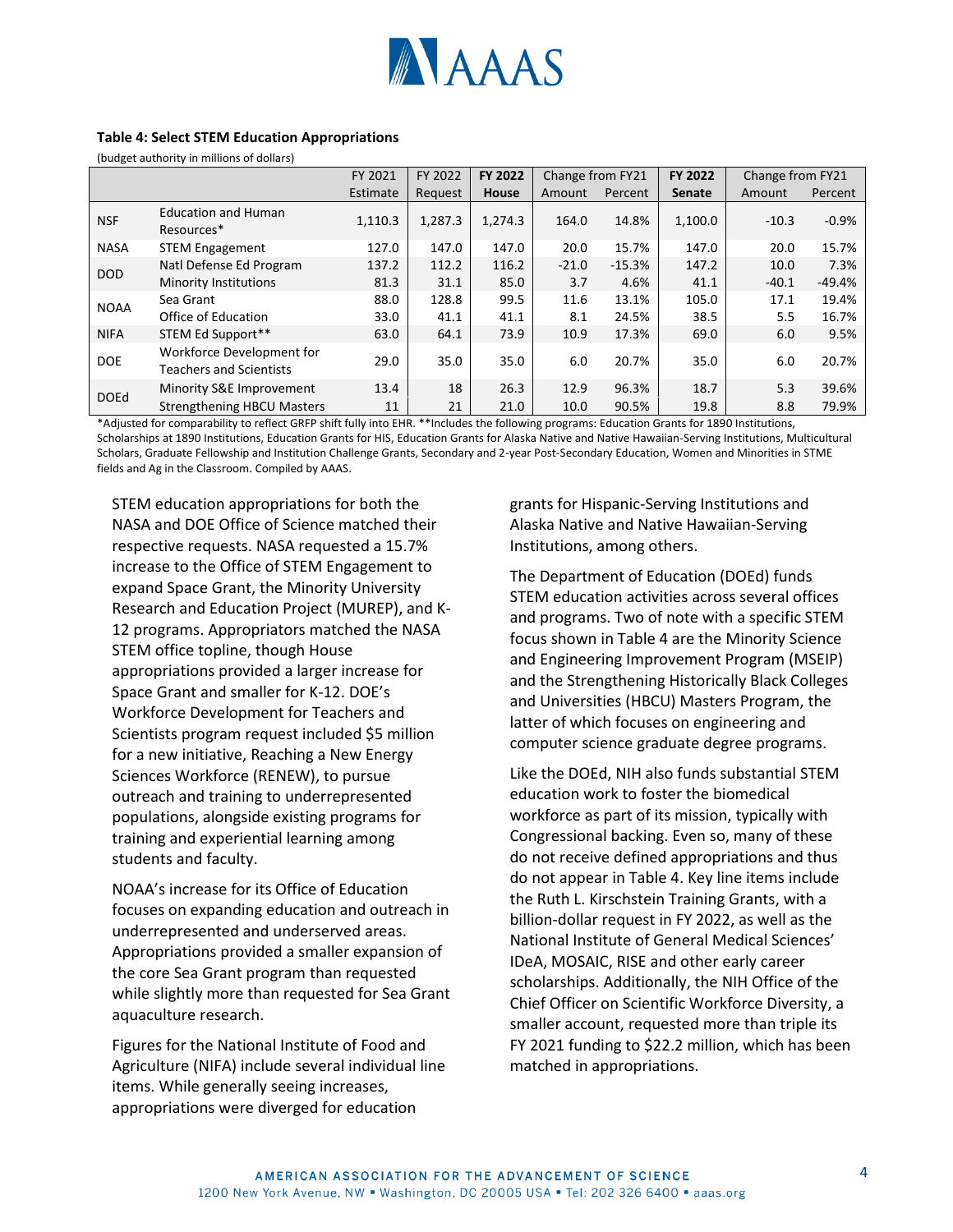

#### **Table 5: Select Climate Science Appropriations**

(budget authority in millions of dollars)

|              |                                            | FY 2021  | FY 2022 | FY 2022 |        | Change from FY21 |               | Change from FY21 |         |
|--------------|--------------------------------------------|----------|---------|---------|--------|------------------|---------------|------------------|---------|
|              |                                            | Estimate | Request | House   | Amount | Percent          | <b>Senate</b> | Amount           | Percent |
| <b>NASA</b>  | Earth Science                              | 2000.0   | 2250.0  | 2250.0  | 250.0  | 12.5%            | 2230.0        | 230.0            | 11.5%   |
| <b>NOAA</b>  | Climate Research*                          | 180.7    | 293.7   | 253.0   | 72.3   | 40.0%            | 232.9         | 52.3             | 28.9%   |
|              | NESDIS**                                   | 1513.9   | 2029.0  | 1830.2  | 316.3  | 20.9%            | 1636.6        | 122.8            | 8.1%    |
| <b>NSF</b>   | Climate Research                           | 520.8    | 762.0   | 762.0   | 241.2  | 46.3%            | 762.0         | 241.2            | 46.3%   |
| <b>USGS</b>  | Climate Science Centers and<br>Land Change | 60.5     | 120.8   | 116.3   | 55.8   | 92.3%            | 108.3         | 47.8             | 79.0%   |
| <b>DOE</b>   | Earth and Environ Syst Sci                 | 350.4    | 421.5   | 405.0   | 54.6   | 15.6%            | 421.5         | 71.1             | 20.3%   |
| EPA          | Air, Climate and Energy*                   | 95.3     | 156.2   | 125.0   | 29.7   | 31.2%            | 114.5         | 19.2             | 20.1%   |
| ARPA-Climate |                                            | $- -$    | 500.0   | 30.0    | --     | $ -$             | 0.0           |                  | $ -$    |

\*Request includes funding for ARPA-C. \*\*National Environmental Satellite, Data, and Information Service. Compiled by AAAS.

**Climate Science.** Table 5 shows appropriations for select programs with a focus on study of the earth's changing climate. To be sure, this is not a comprehensive list, as climate science is interwoven throughout many other programs in the federal science enterprise as a major Biden Administration priority.

NASA's Earth Science program, the largest federal climate science funder, was slated for a 12.5% increase across several programs in the FY 2022 request, and has matched or nearly matched that in appropriations. NSF's request included a 46.3% increase for climate research mostly through the Geosciences and Biological Sciences directorates, and this funding has also been matched.

One through-line in climate science appropriations is the apparent lack of interest in a new Advanced Research Projects Agency-Climate (ARPA-C), to advance climate-relevant innovation and adaptation in emerging technology areas. This proposed office would be housed in the Department of Energy but funded via \$500 million in appropriations across several agencies, including the Departments of Agriculture, Transportation, Commerce, and others. But virtually none of has been funded apart from \$30 million in House appropriations for USGS (note this funding is in a different account than that shown for USGS in Table 5).

This lack of ARPA-C funding accounts for much of the shortfall below the request in climate science appropriations, including some accounts

shown in Table 5. For instance, the NOAA climate research request included \$40 million in ARPA-C, in addition to increased core program funding for atmospheric observations and modeling, decision tools, climate projections, and other activities. This core funding was matched or nearly matched in both House and Senate appropriations, while ARPA-C was left out. It's a similar story for EPA's Air, Climate, and Energy, which requested an additional \$30 million in ARPA-C funding on top of its other core activities to understand emissions impacts. Another agency with ARPA-C funding embedded in its sizable climate science request is the U.S. Department of Agriculture (USDA, not shown in Table 5). Climate science, adaptation and resilience are topics prevalent across the USDA programmatic portfolio, through entities like the Agricultural Research Service and the Forest Service. Each of these requested funding for climate hubs as well as several million more for other climate research.

Within DOE's Earth and Environmental Systems Science program is a requested 7.3% increase for Earth and Environmental Systems Modeling, as well as creation of a new National Virtual Climate Laboratory to serve as a central access point for climate science across DOE labs.

## **International Comparisons**

A major motivator underlying recent Congressional interest in R&D investment is competition with foreign economies to sustain U.S. preeminence in science and technology.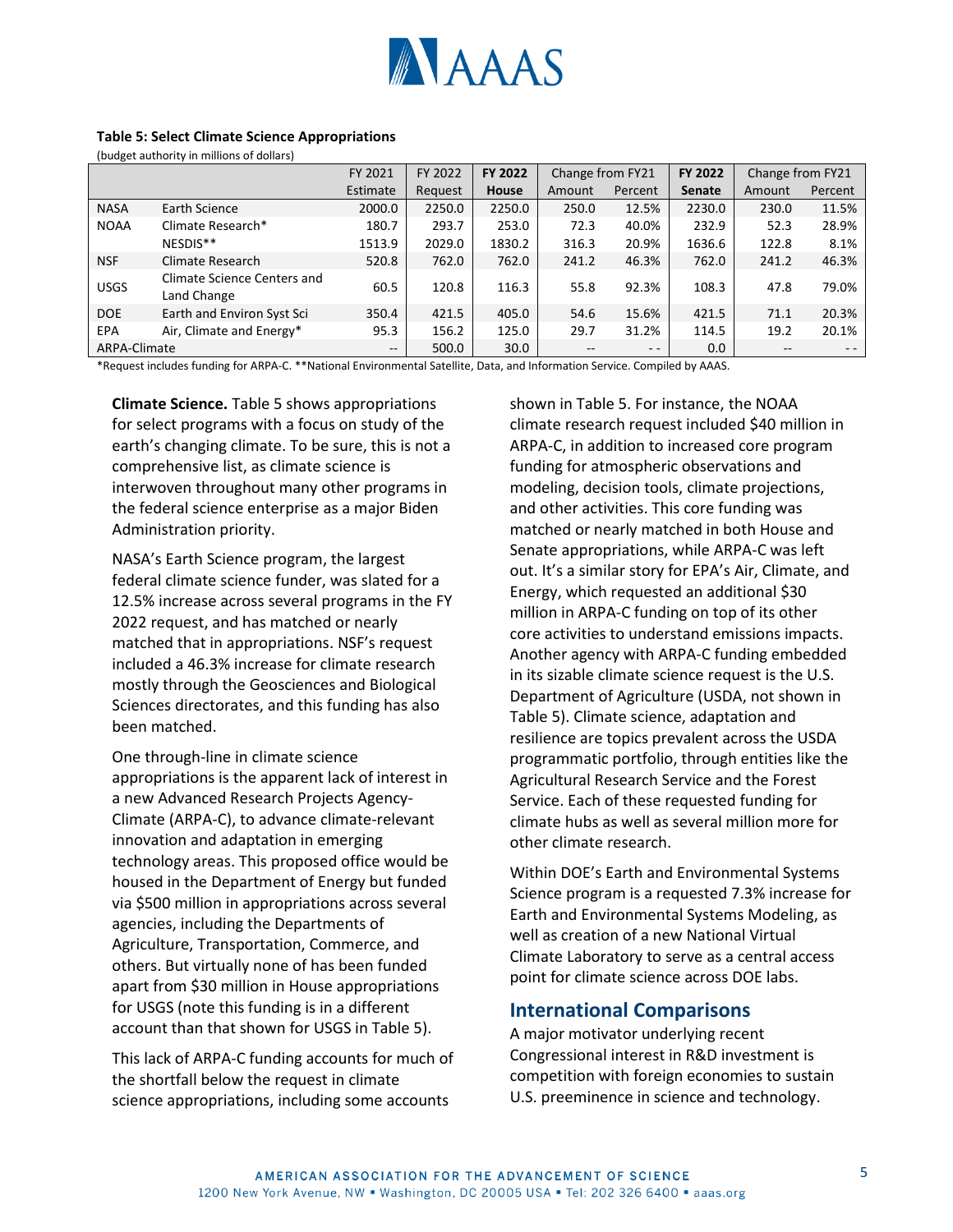



**Annual Growth in Public R&D Investment, Most Recent 5 Years**

\*Annual growth targets through 2026 in most recent 5-year plans, released in 2021. Based on AAAS analysis of OECD and U.S. federal data.

While China gets the most attention, it is not alone in prioritizing R&D investment as a tool for prosperity and to tackle broader societal challenges like human health and security, or climate change.<sup>4</sup>

Graph 2 benchmarks our House and Senate R&D estimates against recent rates of investment by the nine economies with the largest total R&D expenditures (including the United States, which is #1 in total R&D dollars). This comparison mostly relies on R&D expenditure data provided by OECD.<sup>5</sup>

Average annual growth in public (i.e. government) R&D expenditure from 2014 to 2019, covering the most recent five years preceding the COVID-19 pandemic, is displayed in blue.

As can be seen, the United States has ranked close to the leaders in pre-COVID-19 public R&D growth. Over that time, China achieved 9% average growth in public R&D, Germany achieved 6.6% growth, and the EU achieved 5.8% growth, just ahead of 5.5% growth for the  $U.S.<sup>6</sup>$ 

For additional context, China has specified fiveyear annual growth targets for economy-wide R&D and for basic science through 2026, both of which are displayed in red. $<sup>7</sup>$  Under our estimate,</sup> both the House and Senate appropriations proposals would nudge U.S. public R&D investment upward (orange), though basic science appropriations (Table 1) are below China's basic science growth target.

Target\* Target\*